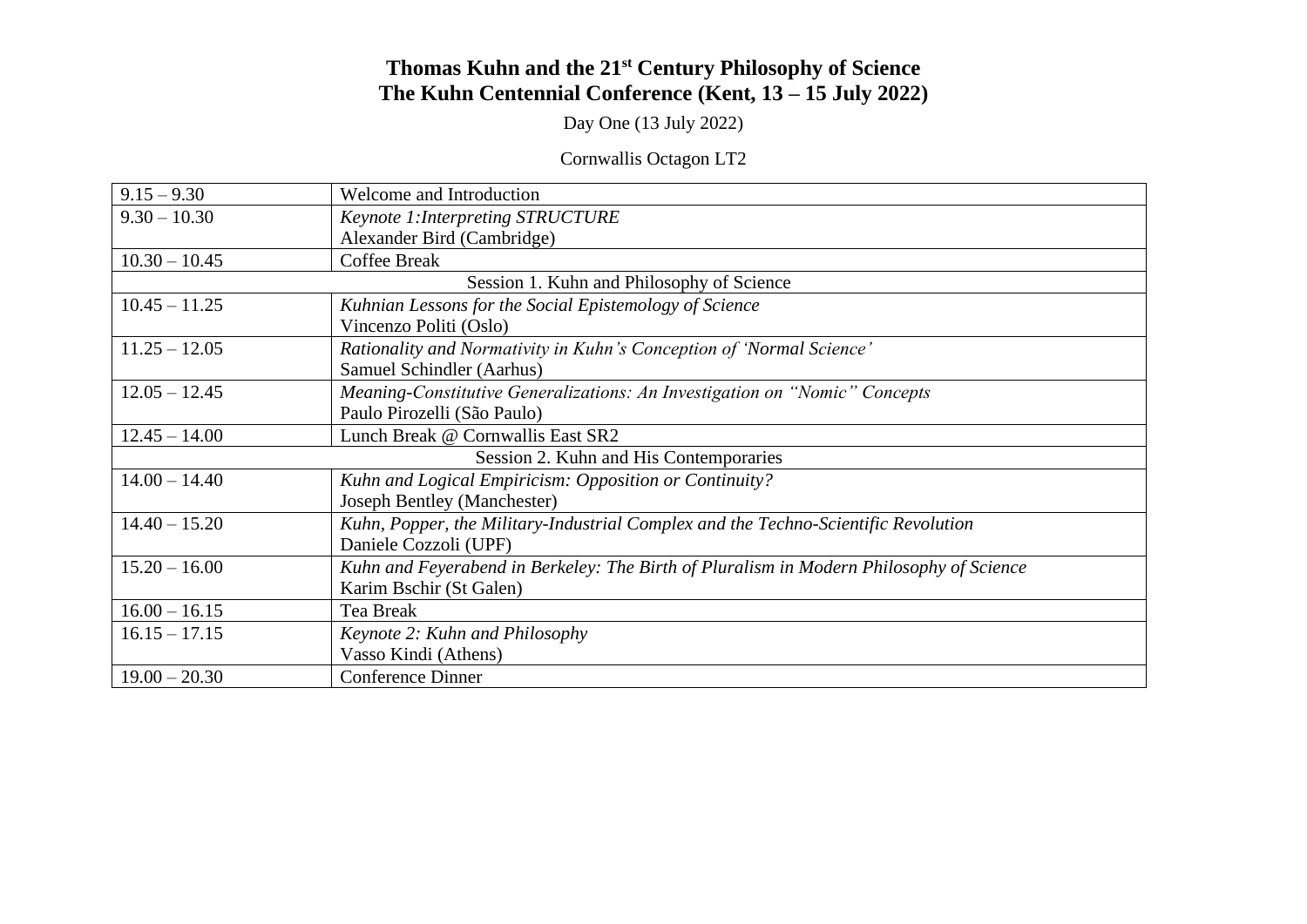## **Thomas Kuhn and the 21st Century Philosophy of Science The Kuhn Centennial Conference (Kent, 13 – 15 July 2022)**

Day Two (14 July 2022)

Cornwallis Octagon LT2

| $9.30 - 10.30$                             | Keynote 3: Kuhn and the Prospects of Philosophical History of Science                                 |
|--------------------------------------------|-------------------------------------------------------------------------------------------------------|
|                                            | Theodore Arabatzis (Athens)                                                                           |
| $10.30 - 10.45$                            | <b>Coffee Break</b>                                                                                   |
| Session 3. Rereading Kuhn                  |                                                                                                       |
| $10.45 - 11.25$                            | Kuhn's Wrong Turn or Bird's Mistaken Characterization?                                                |
|                                            | Hyundeuk Cheon (Seoul)                                                                                |
| $11.25 - 12.05$                            | Something Happened to Me that Changed My Understanding of Aristotle's Physics. Did I Just Experience  |
|                                            | a Gestalt Switch?                                                                                     |
|                                            | Margaretha Hendrickx                                                                                  |
| $12.05 - 12.45$                            | The Philosophical Framework of the Kuhnian Historiography: The Conflict between Naturalism, Neo-      |
|                                            | Kantianism and Nonrealism                                                                             |
|                                            | Thodoris Dimitrakos (Patras)                                                                          |
| $12.45 - 14.00$                            | Lunch Break @ Cornwallis East SR2                                                                     |
| Session 4. Kuhn and History of Science (1) |                                                                                                       |
| $14.00 - 14.40$                            | Normal Science and Normalization: Divergence in the Adherence to Tradition in West and East Asia      |
|                                            | M. A. Mujeeb Khan (Utah)                                                                              |
| $14.40 - 15.20$                            | Scientific Progress as Evolution in Kuhn's Philosophy of Science: A Fruitful Analogy?                 |
|                                            | Nicola Bertoldi (Université du Québec à Montréal, Canada) and Silvia de Cesare (Université de Genève, |
|                                            | Switzerland)                                                                                          |
| $15.20 - 16.00$                            | Why Kuhn Doesn't Fit Evolutionary Biology                                                             |
|                                            | Andrea Olmo Viola (Rome)                                                                              |
| $16.00 - 16.15$                            | Tea Break                                                                                             |
| $16.15 - 17.15$                            | Keynote 4: Kuhn and the Challenges of Integrated History and Philosophy of Science                    |
|                                            | Hasok Chang (Cambridge)                                                                               |